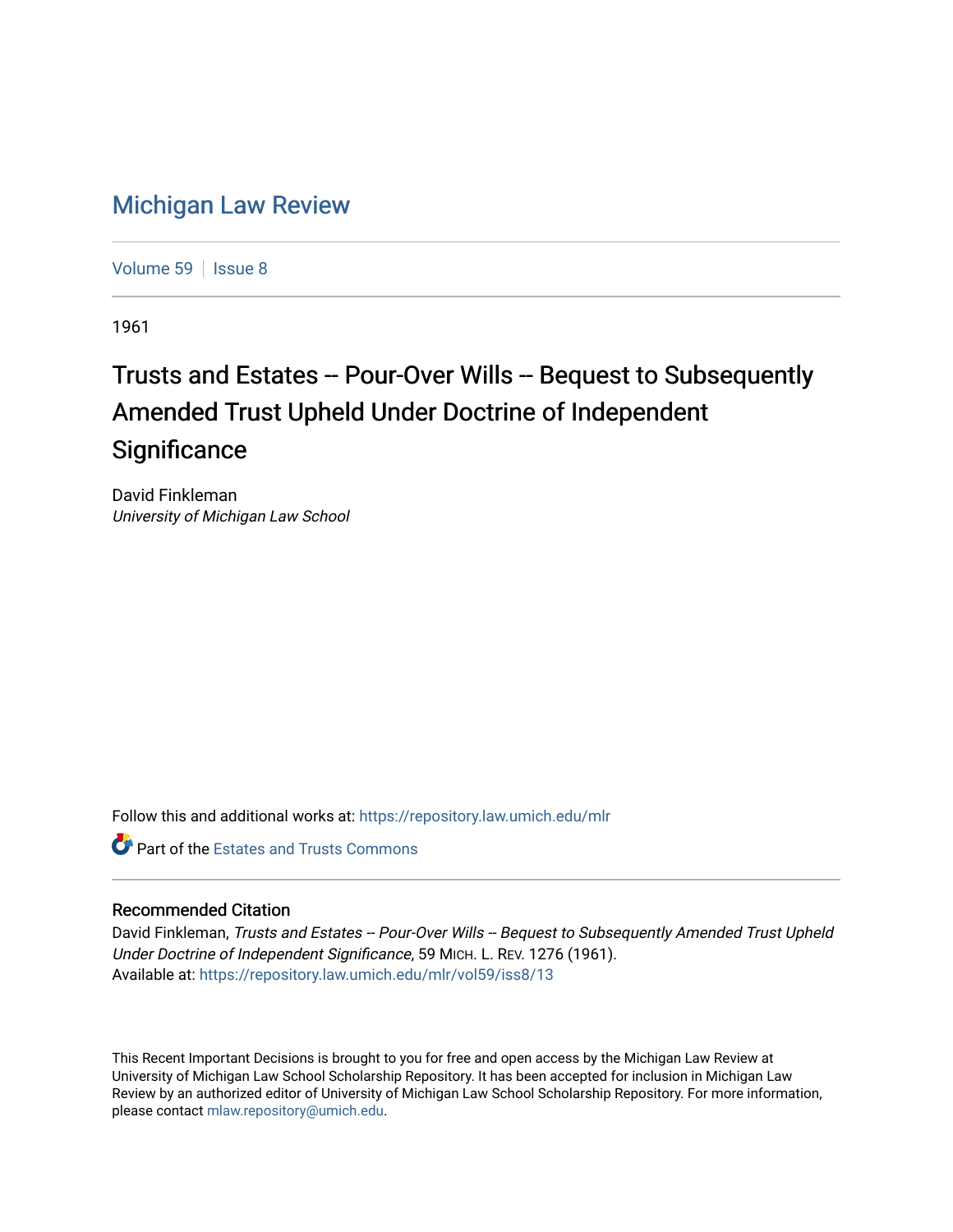TRUSTS AND ESTATES - POUR-OVER WILLS - BEQUEST TO SUBSEQUENTLY-AMENDED TRUST UPHELD UNDER DOCTRINE OF INDEPENDENT SIGNIFICANCE -Testator created an inter vivos trust, reserving a power to amend or revoke.<br>Thereafter, he executed his will which left the residue of his estate to the trustee to be used according to the terms of the trust. Subsequently, testa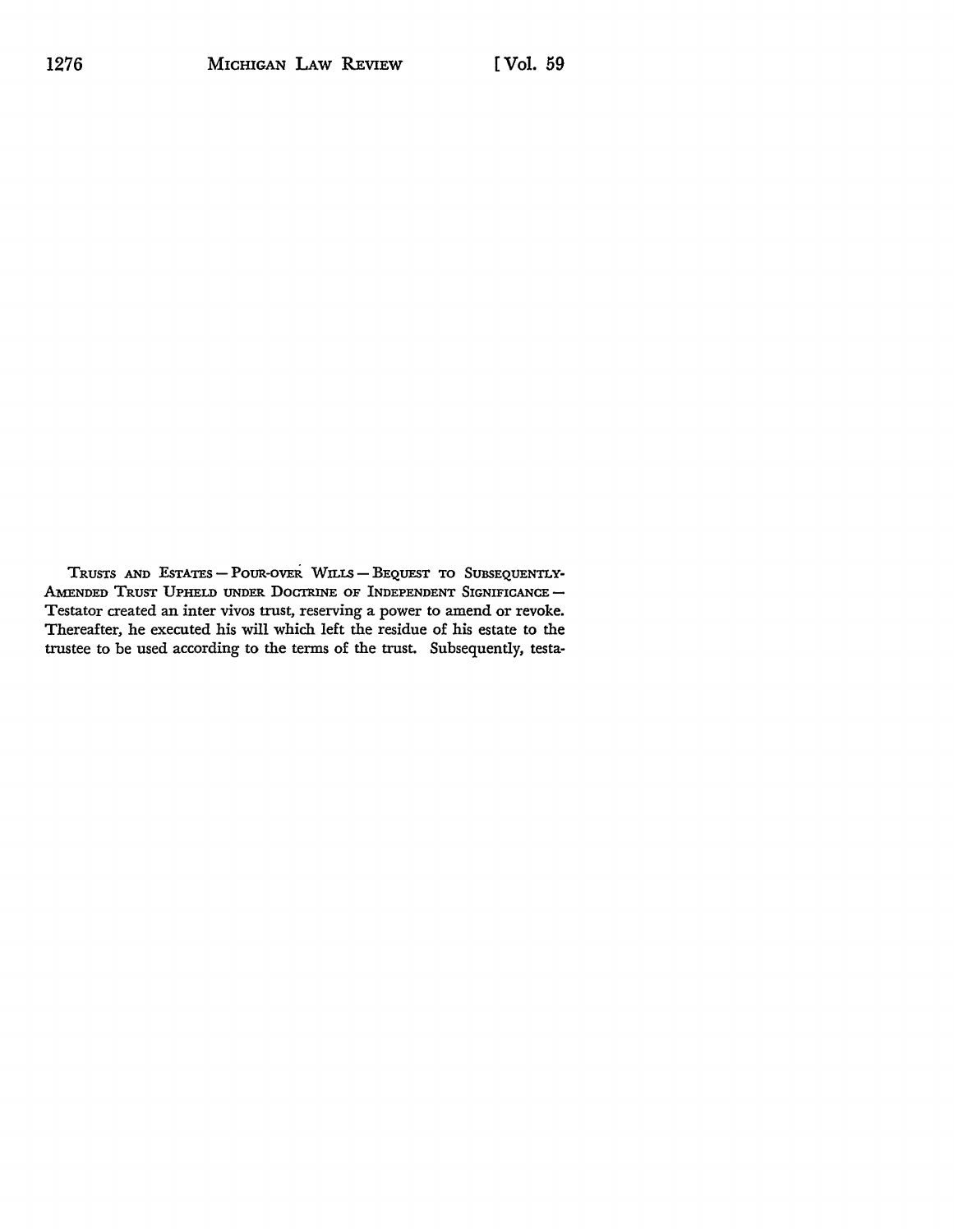tor executed an unattested instrument which altered the beneficial interests in the trust property. At testator's death, his executor petitioned the probate court for instructions whether the residue passed according to the trust's original terms, its amended terms, or whether the bequest failed, resulting in intestacy. On certification<sup>1</sup> to the Supreme Judicial Court of Massachusetts, *held,* there was an effective disposition to the trustee to hold subject to the terms of the trust as amended. The subsequent amendment was effective because acts of independent significance do not require attestation under the statute of wills. *Second Bank* - *State St. Trust Co. v. Pinion,* 170 N.E.2d 350 (Mass. 1960).

This is the first decision of its kind. Absent the aid of a statute, bequests had previously been upheld only in accordance with the terms of the trust as it was written when the will was executed? or held entirely invalid.<sup>3</sup> Later amendments to the trust, when executed in compliance with the statute of wills, have been given effect as to property passing under the will.4 But until now there has been no decision (at least unaided by a statute) squarely holding that the willed assets could pass according to the dispositive terms of an unattested amendment made after the will.5 In so doing the court based its decision upon the doctrine of independent significance.<sup>6</sup> This doctrine has long been recognized as a means of effectuating bequests which refer to nontestamentary acts or writings in order to identify a legatee or the subject matter of a gift.7 Reference may safely be

1 MASS. GEN. LAws ANN. ch. 215, § 13 (1955) authorizes a judge of probate court to reserve and report the evidence and all questions of law for consideration of the full court, as if on appeal.

<sup>2</sup>See Edward's Will Trusts, [1948] 1 Cb. 440; cf. Old Colony Trust Co. v. Cleveland, 291 Mass. 380, 196 N.E. 920 (1935); Koeninger v. Toledo Trust Co., 49 Ohio App. 490, 197 N.E. 419 (1934). See generally Palmer, *Testamentary Disposition to the Trustee of an Inter Vivos Trust,* 50 MICH. L. REv. 33 (1951); Comment, 57 MICH. L. REv. 81 (1958).

3 Atwood v. Rhode Island Hosp. Trust Co., 275 Fed. 513 (1st Cir. 1921), *cert. denied,*  257 U.S. 661 (1922); President and Directors of Manhattan Co. v. Janowitz, 260 App. Div. 174, 21 N.Y.S.2d 232 (1940). Where the trust has not been amended, most courts would hold the mere power to amend insufficient to defeat the bequests. See, *e.g.,* In the Matter of the Estate of Willey, 128 Cal. I, 60 Pac. 471 (1900); *In re* Irvie's Will, 4 N.Y.2d 178, 149 N.E.2d 725, 173 N.Y.S.2d 293 (1958); *In re* Snyder's Will, 125 N.Y.S.2d 459 (Surr. Ct. 1953); cf. Old Colony Trust Co. v. Cleveland, *supra* note 2; Swetland v. Swetland, 102 N.J. Eq. 294, 140 Atl. 279 (1928). *Contra,* Atwood v. Rhode Island Hosp. Trust Co., *supra.* 

4Stouse v. First Nat'! Bank, 245 S.W.2d 914 (Ky. 1951).

5 In re Irvie's Will, *supra* note 3, which upheld a bequest to an amended trust where the amendments were merely administrative in nature, apparently under the doctrine of incorporation by reference. *But see* Estate of Steck, 275 Wis. 290, 81 N.W.2d 729 (1957) which gave effect to subsequent amendments but without raising the issue of the validity of the amendments.

o Sometimes called "reference to nontestamentary acts" by courts and writers.

7 One of the earliest cases applying the doctrine is Stubbs v. Sargon, 3 My. &: Cr. 507, 40 Eng. Rep. 1022 (1838), where the court upheld a bequest to be divided "amongst [testatrix's]  $\ldots$  partners who should be in copartnership with her at the time of her decease, or to whom she might have disposed of her business." See Dennis v. Holsapple, 148 Ind. 297, 47 N.E. 631 (1897) (gift to "whoever shall take good care of me, and maintain, nurse, clothe and furnish me with proper medical treatment"); Gaff v. Cornwallis, 219 Mass. 226, 106 N.E. 860 (1914) (gift of "the contents, if any, of a drawer in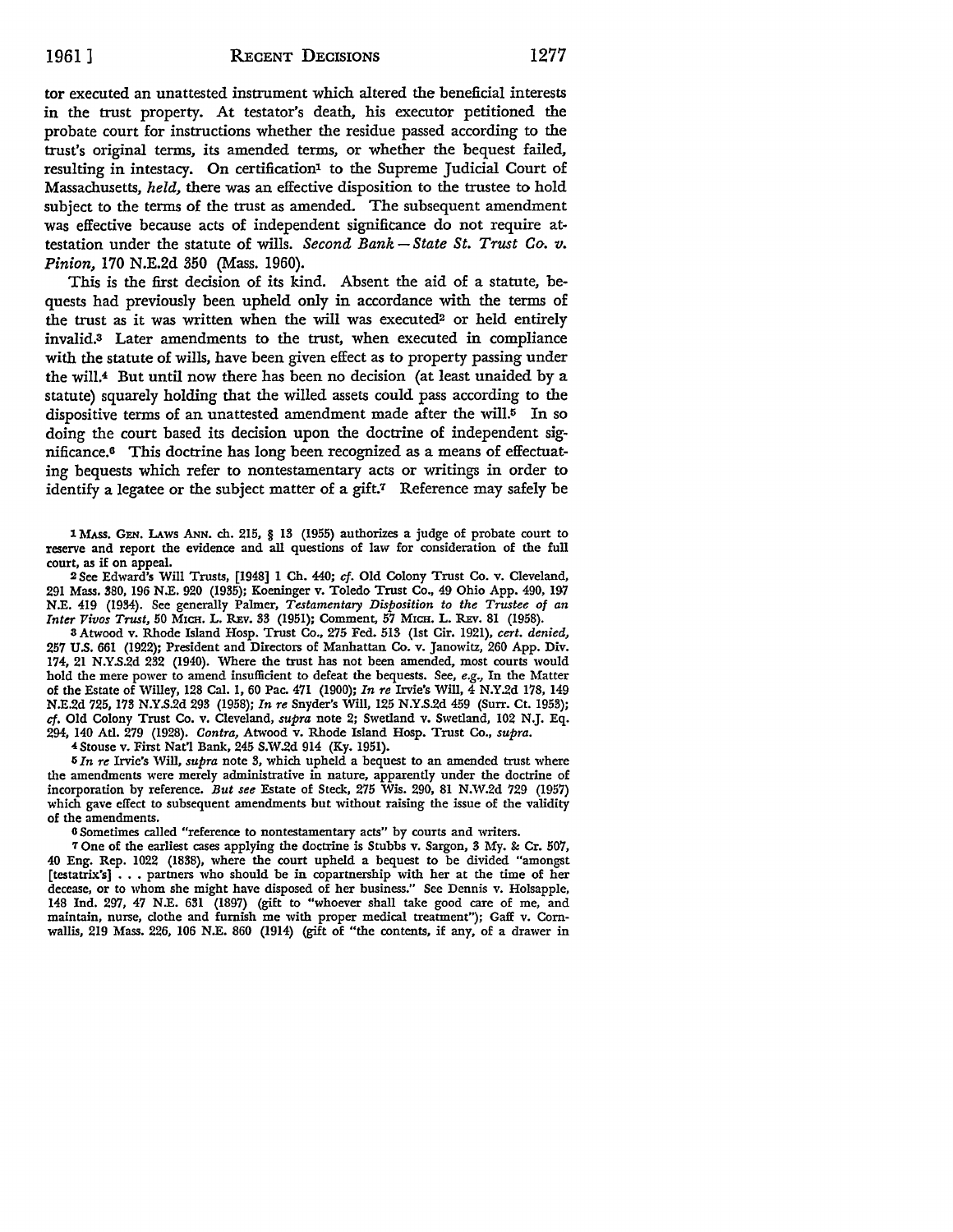made to such extrinsic acts or writings, notwithstanding their lack of formality, because their nontestamentary character reduces the likelihood of fraud; thus this approach is consistent with the underlying purpose of the statute of wills. However, many courts have invalidated amendments made after the execution of the will by applying the doctrine of incorporation by reference, a doctrine under which testamentary effect is not given to an extrinsic document unless it was already in existence when the will was executed.<sup>8</sup> But incorporation by reference should not be applied to a bequest conveying assets owned at death to the corpus of an inter vivos trust unless it is clear that the testator meant to create a separate testamentary trust.9 In the absence of such evidence, it should be presumed that the testator intends to add his probate property to the previously-established inter vivos trust. Insofar as the amendment affects trust as well as probate property, it has significance independent of the disposition of the property owned at death. In the principal case, the trust amendment certainly has as much independent significance as would a subsequent change in the contents of a safe deposit box, an act which would not invalidate a bequest of the contents of the box.<sup>10</sup> Consequently, the trust amendment was quite properly held valid.

The use of pour-over wills has been urged by legal writers<sup>11</sup> because it permits the unified administration of trust and probate property, minimizes administrative expense, avoids the continued court supervision and accounting required of a testamentary trustee, and allows greater flexibility in the disposition of probate property. In many states, the result reached by the principal case has been accomplished by statutes which make dis-

said safe"); Lear v. Manser, 114 Me. 342, 96 Atl. 240 (1916) (gift to "such person or persons ... as shall care for me in my last sickness"); Abbott v. Lewis, 77 N.H. 94, 88 Atl. 98 (1913) (gift to testator's employees at date of death); *In re* Reinheimer's Estate, 265 Pa. 185, 108 Atl. 412 (1919) (gift to "the party or parties . . . who may be farming my farm and taking care of me at the time of my death'').

s See Anvood v. Rhode Island Hosp. Trust Co., *supra* note 3; President and Directors of Manhattan Co. v. Janowitz, *supra* note 3. For a complete discussion of the two doctrines and of cases applying each, see McClanahan, *Bequests to, an Existing Trust,* 47 CALIF. L. REv. 267 (1959); Palmer, *supra* note 2; Comment, *supra* note 2.

<sup>9</sup>The residuary clause of the trust involved in the principal case provided that the assets distributed to the trustee were to be "held, administered and distributed solely under the provisions of such indenture and in no way as trustee under this will.  $\ldots$ The court concluded that this language rendered incorporation by reference inapplicable. Principal case at 351.

10 Gaff v. Cornwallis, *supra* note 7.

11 See I Scon, TRUSTS § 54.3 (2d ed 1956); Evans, *Non testamentary Acts and Incorporation by Reference,* 16 U. Cm. L. REv. 635 (1949); McClanahan, *supra* :note 8; Palmer, *supra* note 2; Polasky, *Pour-Over Wills*, 98 TRUSTS & ESTATES 949 (1959); Shattuck, *Some Practical Aspects of the Problems of the Alterable and Revocable Inter Vivos Trust in Massachusetts,* 26 B.U.L. REv. 437 (1946). *But see* Lauritzen, *Pour-Over Wills,* 95 TRUSTS & ESTATES 992 (1956); Lauritzen, *Can a Revocable Trust Be Incorporated by Reference?* 45 ILL. L. REv. 583 (1950).